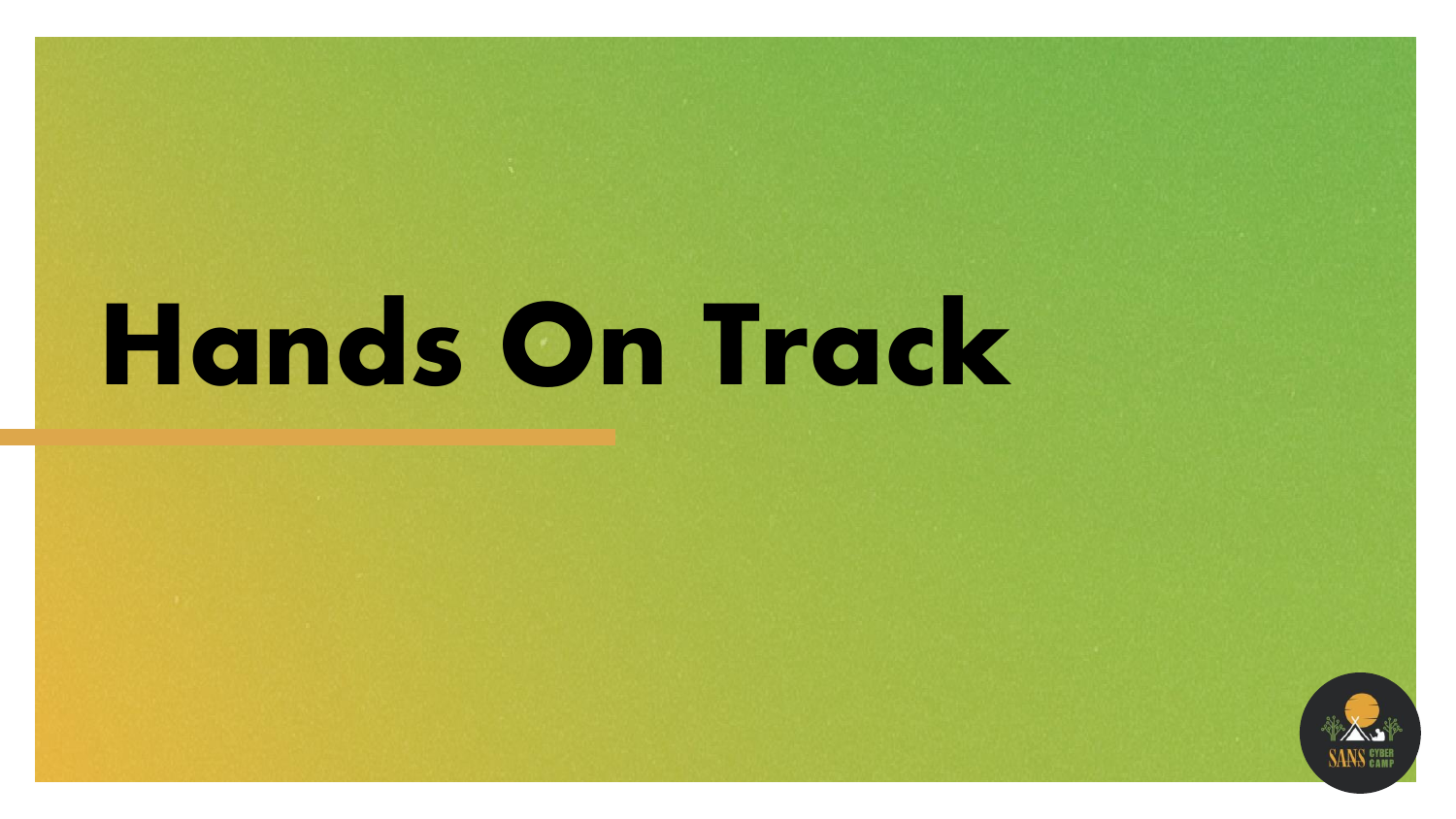## Shall we play a game?

- During the conference you can try some challenges if you want to. This is a fun challenge but optional, you can just listen to the amazing speakers if you want!
- We will show you how to get started in the next few slides.
- This is a self guided journey and challenge. Do as much as you enjoy and persist to learn something new!
- We won't provide spoilers in the Q&A, just keep at it!

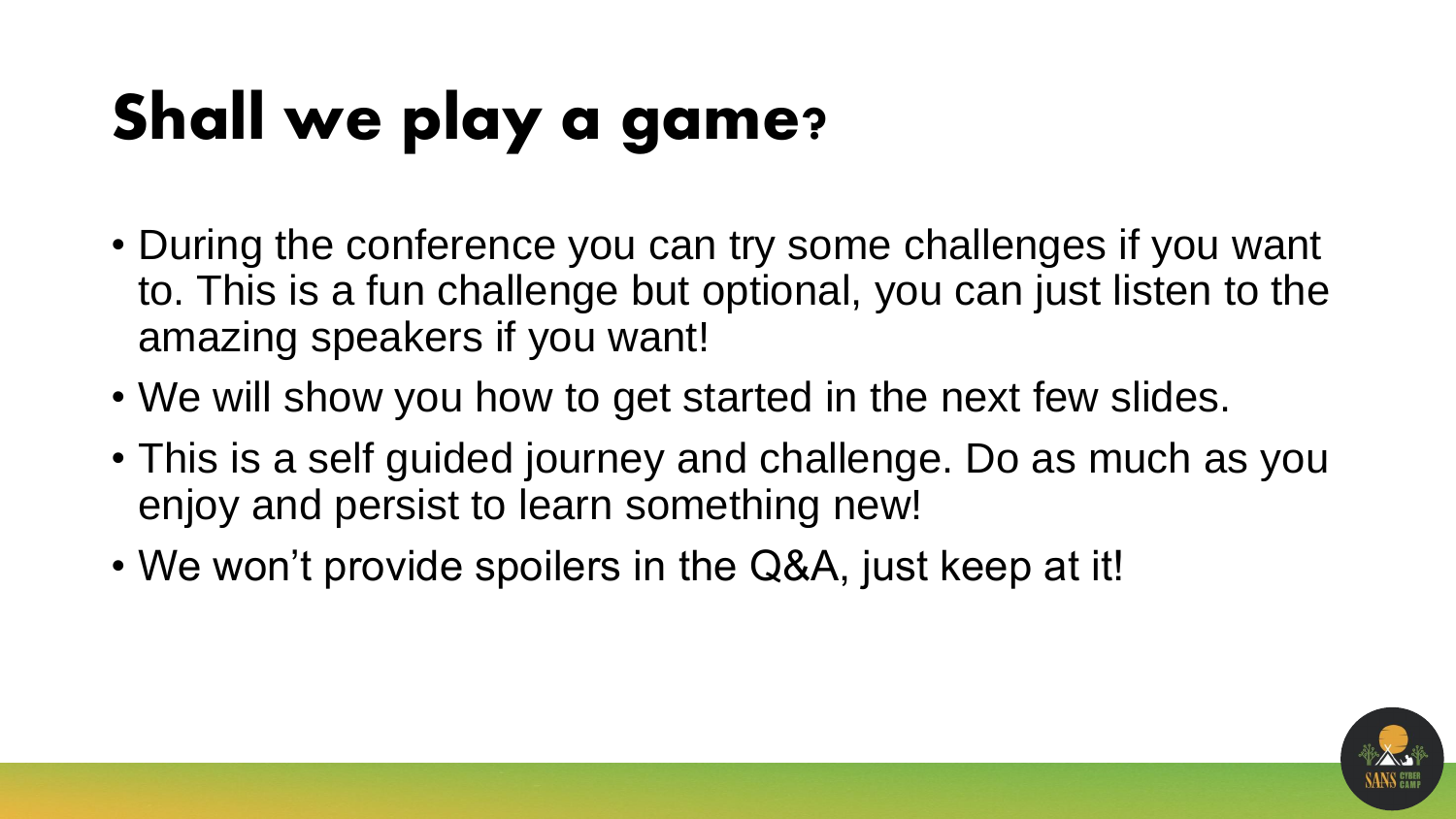### Cyber Start Go

- If you are entirely new, have a go at CyberStart Go.
- [https://go.joincyberstart.com](https://go.joincyberstart.com/)
- A series of fun challenges you can play for free right now.
- You just need a browser. No special software!

| go.cyberstart.com/challenges/<br>C                                                                                                           | $\hat{P}$ $\Theta$ $\bullet$ |
|----------------------------------------------------------------------------------------------------------------------------------------------|------------------------------|
| cyberstart go                                                                                                                                |                              |
| 59:56 remaining<br>0% completed!                                                                                                             |                              |
| Watch an introduction to the first challenge                                                                                                 |                              |
| Group by difficulty<br>Group by subject                                                                                                      |                              |
| <b>Easy</b>                                                                                                                                  |                              |
| Get started by tackling all the easy challenges!                                                                                             |                              |
| Easy<br>Easy<br>Easy<br>Challenge OS02<br>Challenge OS01<br>Challenge CR01<br>Wrong place, right time<br>Column confusion<br>Age on the page |                              |
| Play ><br>Play ><br>Play ><br>Easy<br>Easy<br>Challenge WA01<br>Challenge FR01<br>Information overload<br>Secure server                      |                              |
| Play ><br>Play >                                                                                                                             |                              |
| Medium                                                                                                                                       |                              |
| Things going well? Level up by tackling the medium difficulty challenges!                                                                    |                              |
| Medium<br>Medium<br>Medium<br>Challenge WA02<br>Challenge CR02<br>Challenge CR03<br>Dina laak<br>Einwarmslake<br>التمعلم مستمالا             |                              |

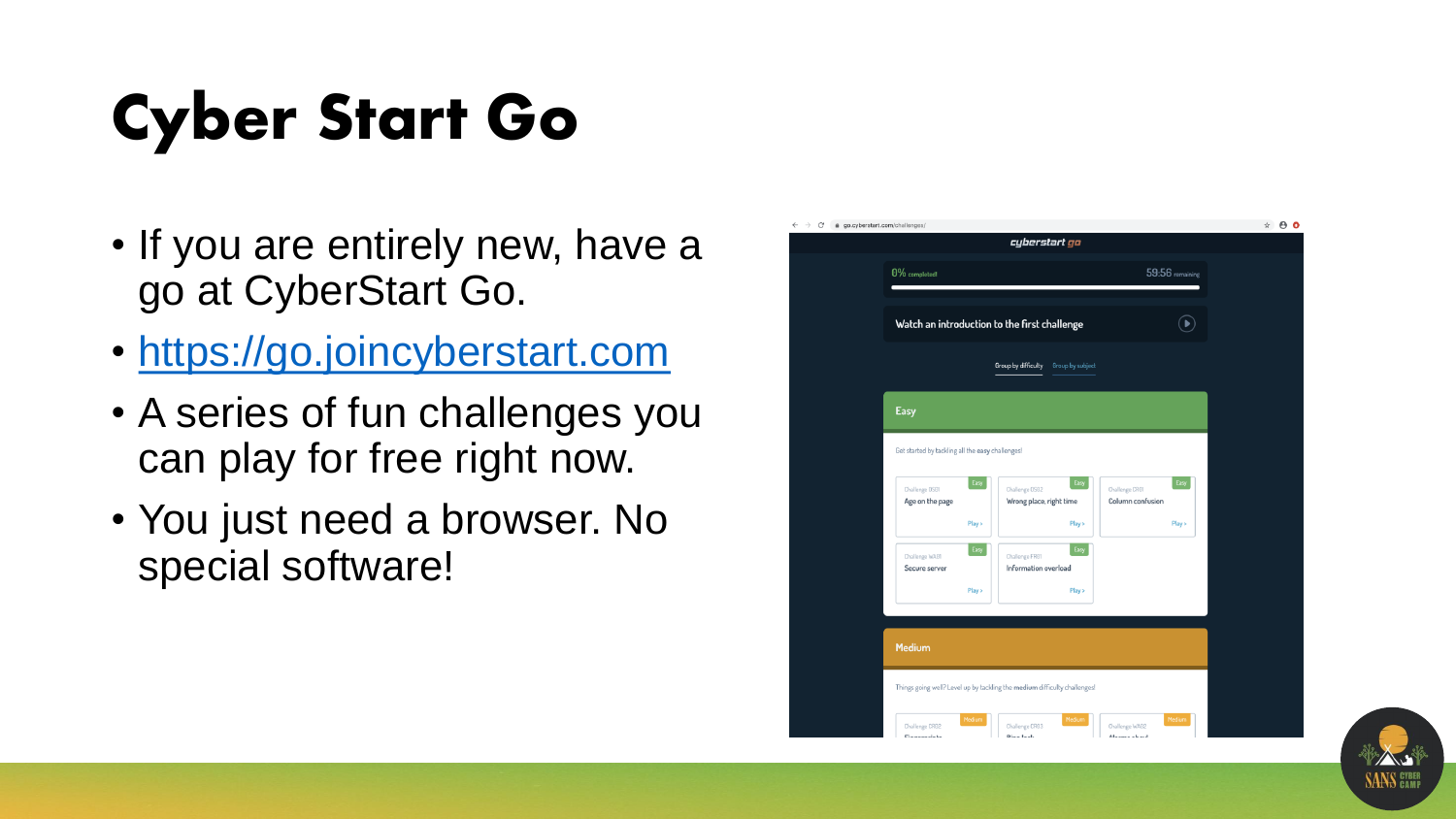### The Super Fun Optional CTF

- Want a bigger challenge?
- Head to [https://www.tomahawque.com](https://www.tomahawque.com/)
- **Sign in** if you have an account, **Sign Up** if you do not!
- Once registered, click Join Event
- The event code is **new-fork**
- **Go Go Go! The CTF runs until August 13th 23:59.**
- **Use Google. Use Hints. All tools permitted! If you struggle, go try the workshops and focus on the talks.**